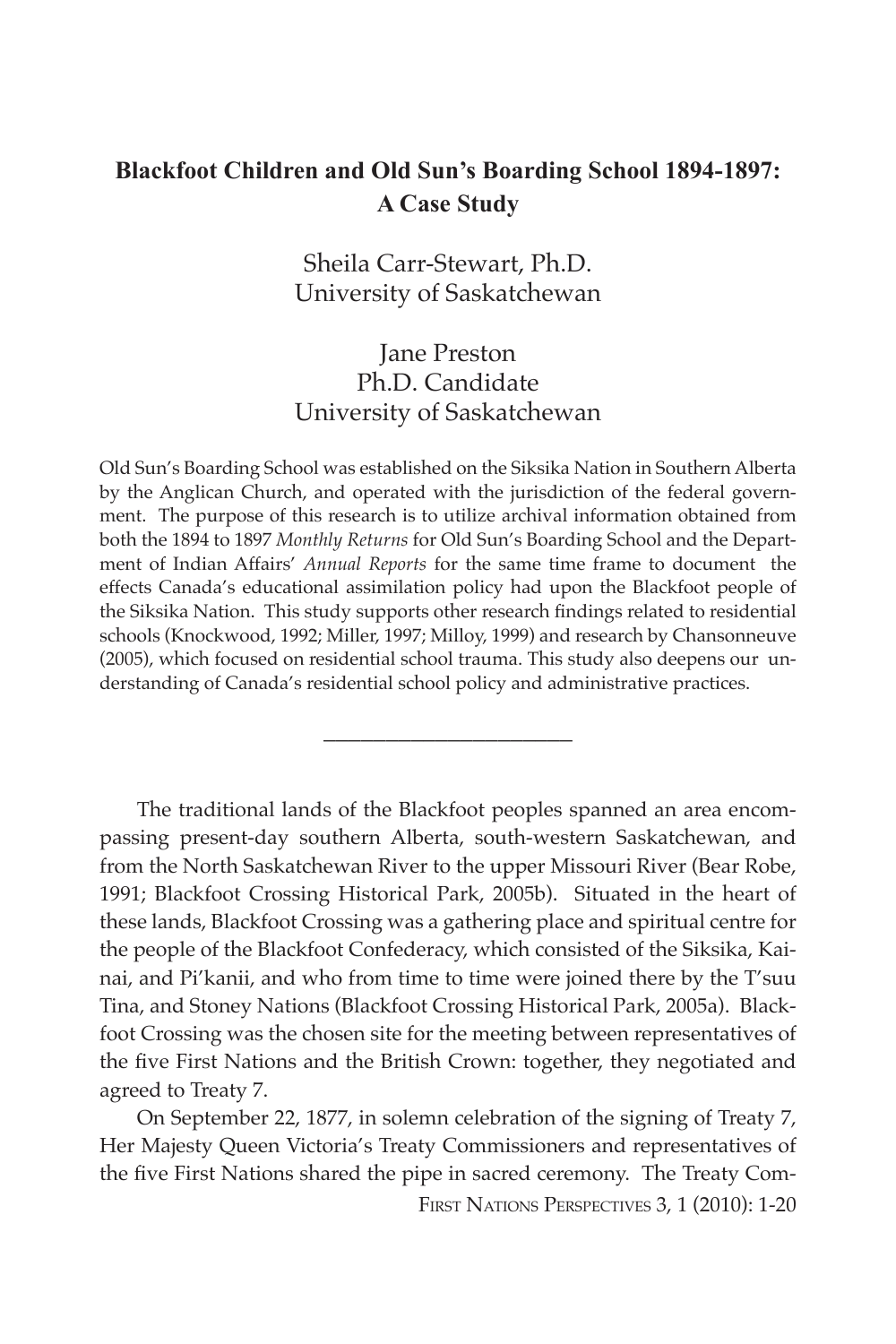missioners were accompanied by a detachment of the North-West Mounted Police who fired "their field guns in honor of the successful conclusion of the negotiations" (Morris, 1880/1991, p. 259). In exchange for sharing their lands with the ever-increasing number of Euro-Canadians moving into Blackfoot Confederacy territory, Her Majesty's Treaty Commissioners assured First Nations of the "allowance they [were] to count upon and receive from Her Majesty's bounty and benevolence" (Morris, 1880/1991, p. 368). Realities of the Queen's *benevolence* included First Nations occupancy of designated reserve lands , an annual \$5 to \$25 treaty payment per First Nations person, and the provision of services to the Treaty 7 people in exchange for sharing their land with the newcomers. These services were essential to the very survival of the Blackfoot who faced the loss of their staple food source—the buffalo (due to unscrupulous hunting of fur traders and 'sport' shooters) and who also needed to learn skills in order to participate in the new economy of the prairie provinces as newcomers moved into and settled the land.

The purpose of this paper is to utilize archival information obtained from both the 1894 to 1897 *Monthly Returns* for Old Sun's Boarding School retrieved from the Blackfoot Agency File (BAF) at the Glenbow Museum, Calgary—and the Department of Indian Affairs' *Annual Reports* for the same time period to document the effects of Canada's educational assimilation policy had upon the Blackfoot people of the Siksika Nation. The original school documents entitled *Monthly Returns* located in Blackfoot Agency File spanned only a three-year period. While the file predominantly dealt with the management of the Siksika reserve, the school documents provided detailed information relating to the students and the operation of the school. The *Monthly Returns* related to student enrolment, attendance, and information pertaining to students' parents, band affiliation, band numbers, health status, educational attainment levels, and also referenced the language, culture, and activities of the Siksika community. The educational assimilative protocols and practices at Old Sun's Boarding School resulted in the removal of children from their parents' homes, limited academic opportunities within the school; as well, they played a part in the significant student mortality rates. We portray the parents' steadfast determination to regain authority over their children's lives, the children's predominately futile efforts to maintain ties with their parents, and the desire of both parents and children to preserve their cultural identity. The national educational policies and prac-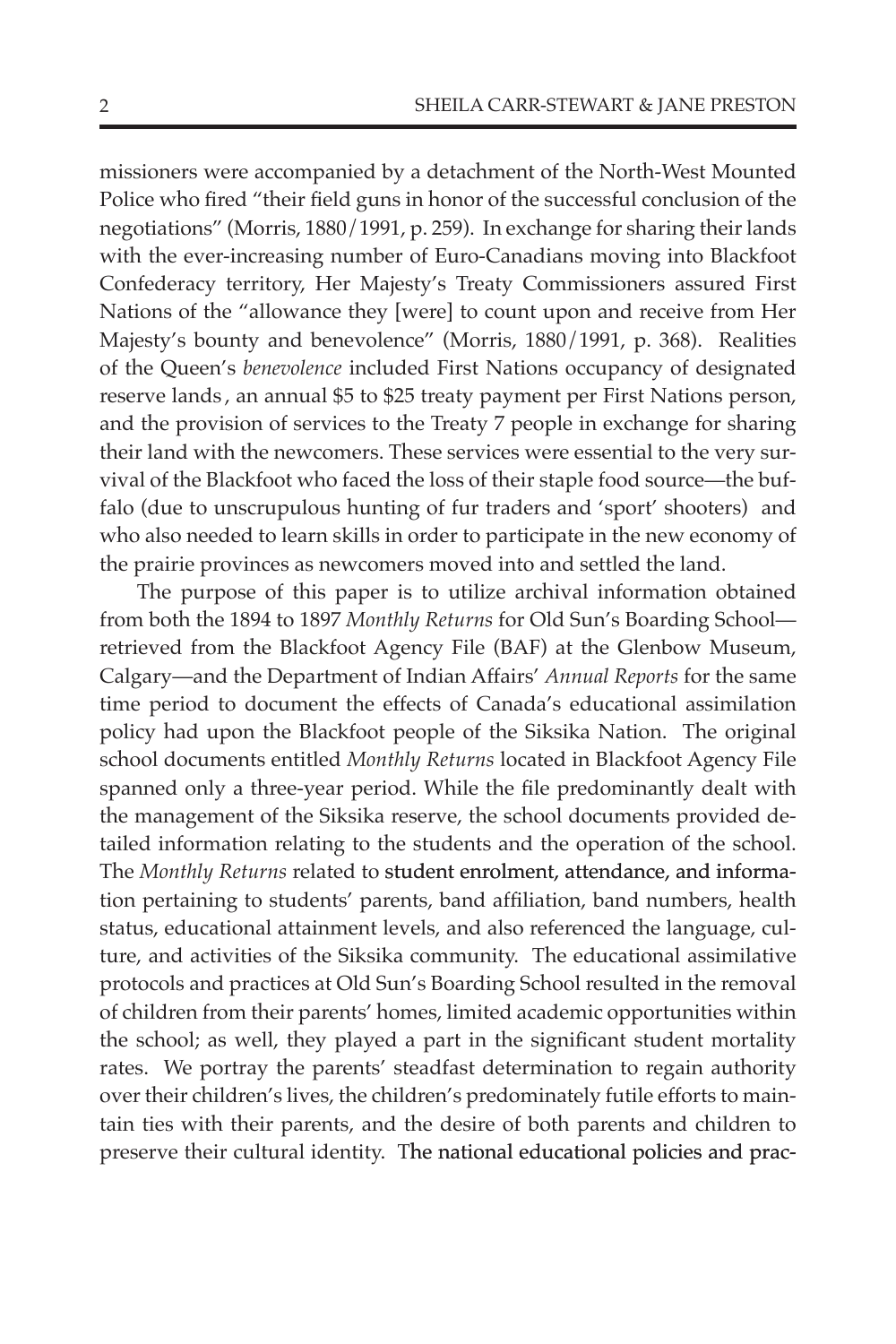tices of Old Sun's Boarding School's administration are lingering historical issues, a legacy that "disconnect[ed] . . . children . . . from their families and communities and sever [ed] all ties with languages, customs and beliefs" (Chansonneuve, 2005, p. 5).

#### THE NUMBERED TREATIES

Treaty 7 was one of a series of treaties often referred to as the numbered or post-confederation treaties, which were signed by the Crown and Canada's First Nations peoples between 1871 and 1921. Although each treaty was "unique in its terms and scope of application" (Macklem, 2001, p. 152), the provision of educational services (agreed upon both orally and in written form) was an integral component of each of the numbered treaties. In particular, for Treaty 7, the Crown's educational obligation to the people of the Blackfoot Confederacy included the provision of educational services as requested by the First Nations peoples. The quality of this education was to be "equal to the whites" and enable First Nations peoples to participate in the "new economy" in western Canada "when the buffalo are no more" (Morris, 1880/1991, pp. 237–268). Although through Treaty 7 First Nations peoples were to receive a European-style of education, the Crown's educational provisions were not meant to deter First Nations peoples from also accessing and promoting their own Indigenous education. Elder Norman Sunchild (as cited in Cardinal & Hildebrandt, 2000) explained that acquiring an Indigenous education was a lifetime journey integrated within realms of traditions and spirituality:

[Tribal members] spent their lifetime studying, meditating, and living the way of life required to understand . . . . traditions, teachings, and laws… In their study, they rooted their physical and spiritual beings directly on Mother Earth as a way of establishing a connectedness to the Creator and His Creation. Through that connectedness, they received the conceptual knowledge they required and the capacity to verbalize and describe the many blessings bestowed on them by the Creator. (p. 1)

The Crown and First Nations peoples, as espoused in Treaty 7, mutually recognized that both Indigenous and Western education were essential for the survival and well-being of the Blackfoot Confederacy. Alexander Morris, Lieutenant Governor of Manitoba and the Northwest Territories from 1872- 19877, acknowledged the importance of the Crown staying true to treaty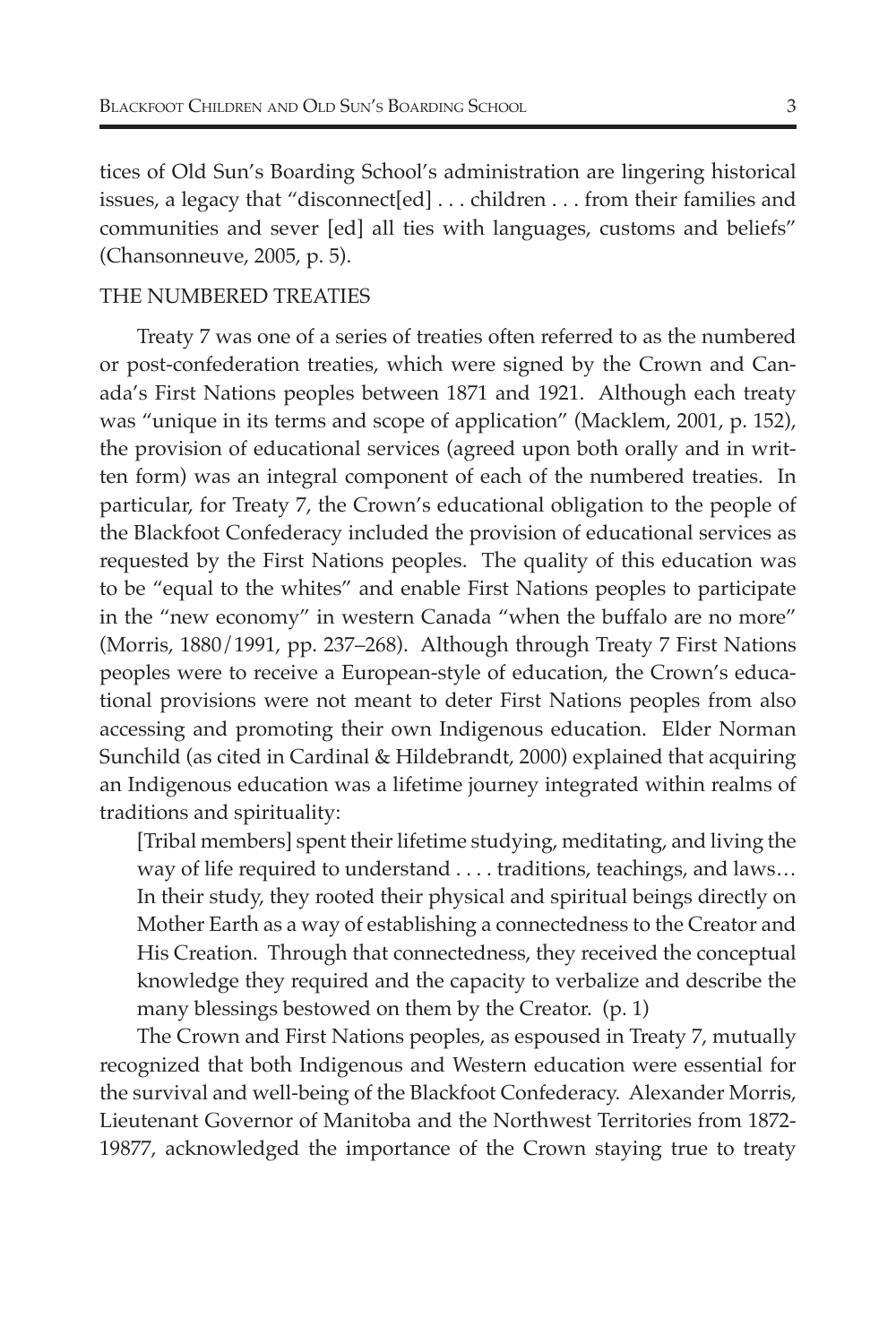promises when he wrote to Prime Minister John MacDonald, "I regard it as of vital importance that the existing Treaties should be carried out to the letter" (Provincial Archives of Manitoba, 1876, Box 2/4.94). Yet the federal government paid little heed to Morris' advice. When Indian Commissioner Edgar Dewdney visited Blackfoot Crossing two years after the signing of Treaty 7, he noted, "About 1,300 [of the people were] in a very destitute condition and many on the verge of starvation" (as cited in Jobson, 1985, p. 13). Dewdney, concerned with the cost of providing food to the Blackfoot, urged them to follow the buffalo trail to Montana. Finding little to eat, Crowfoot led his people back to Blackfoot Crossing. During the two year trek, one thousand Blackfoot died (Jobson, 1985).

### DAY SCHOOLS TO RESIDENTIAL SCHOOLS: POLICY, PURPOSE, AND INTENT

Abdicating its constitutional and treaty obligations, Canada bestowed its responsibilities to establish schools for First Nations peoples to missionary groups (Carr-Stewart, 2001). Following the signing of Treaty 7, missionaries and First Nations people constructed day schools on the individual Blackfoot Confederacy reserves. Mike Mountain Horse of the Kanai First Nations attended one of these day schools and stated, "After we settled on reserves, these missionaries visited our Indian camps periodically to enrol pupils for the day schools opened by some of the churches" (Mountain Horse, 1979, pp. 14-15). Day schools, built in the midst of First Nations communities, often required the children to walk long distances to attend school but nevertheless enabled students to attend school within their own community and to live within the security of their parents' home.

Shortly after day schools were established in accordance with the articles of Treaty 7, day school policy was subjugated by the *Davin Report* of 1879. The *Davin Report* espoused that the American Indian residential school protocol of removing children from their communities be emulated in Canada in order to aggressively assimilate First Nations children into the dominant Euro-Canadian culture (Barman, Hérbert, & McCaskill, 1986; Miller, 1997). Missionary and other charitable organizations became entwined in implementing the federal government's educational policy of "substitut[ing] boarding schools for day schools on reserves" and ensured "educational influences . . . [were] . . . brought to bear upon the young" (Department of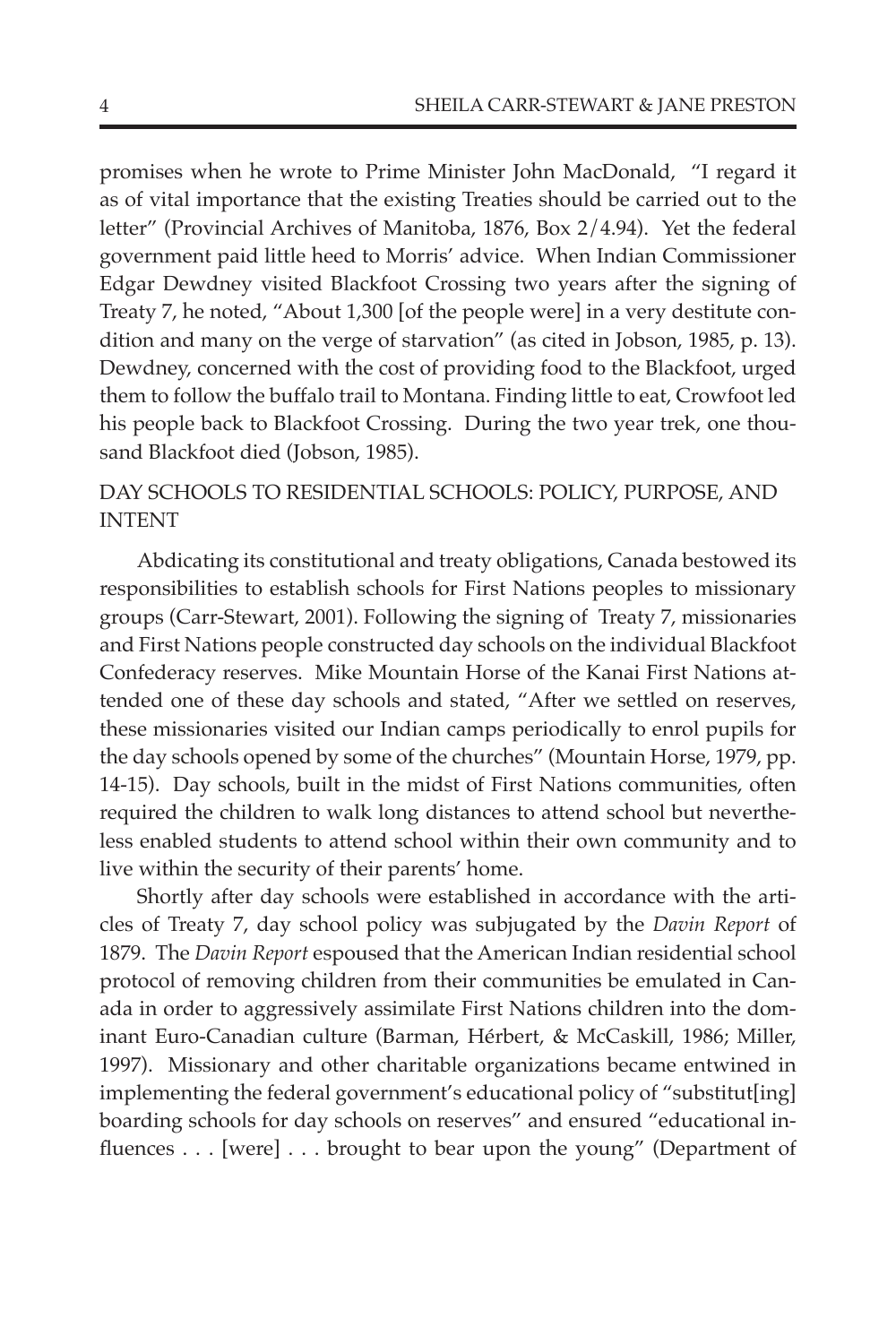Indian Affairs [DIA], 1891, p. xxix). Residential schools isolated First Nations children from their communities and severed children from parental influence and Elder knowledge (Knockwood, 1992). As explained by Miller (1997), residential schools were "the vehicle of the newcomers' attempts to refashion and culturally eliminate the first inhabitants' way of life and identity" (p. 10). Milloy (1999) described residential schools as a policy of assimilation, designed to transform First Nations communities. Similarly, Chansonneuve (2005) argued:

The purpose of residential schooling was to assimilate Aboriginal children into mainstream Canadian society by disconnecting them from their families and communities and severing all ties with languages, customs and beliefs. To this end, children in residential schools were taught shame and rejection for everything about their heritage, including their ancestors, their families and, especially, their spiritual traditions. (p. 5)

 Milloy (1999) considered Canada's residential school policy a national crime.

Not only did residential schools deny First Nations peoples access to their cultural roots, residential school policy dehumanized First Nations peoples by treating them as a human commodity needed to fuel a new economy:

The system of absorption of Indian children by boarding and industrial training schools should be widely extended [and] the rule…should be unremitting . . . . [The] policy if . . . . systematically pursued would doubtless be . . . . most economical in the end, as the Indian children trained at such institutions would acquire practical knowledge, which would fit them for becoming useful members of society. (DIA, 1891, p. xiii)

School instructors trained students for careers as domestic workers, gardeners, and farmhands, which led to tedious, low-paying jobs that perpetuated social inequality between the First Nations peoples and the surrounding Euro-Canadian society (Carter, 1999). Having First Nations students working in such menial capacities was an "extension of the power of the Canadian state, and the maintenance of sharp social, economic and spatial distinctions between the dominant and subordinate population" (Carter, 1999, p. 103). The DIA *Annual Report* (1891) reinforced Canada's intent to educate and train First Nations students for menial positions: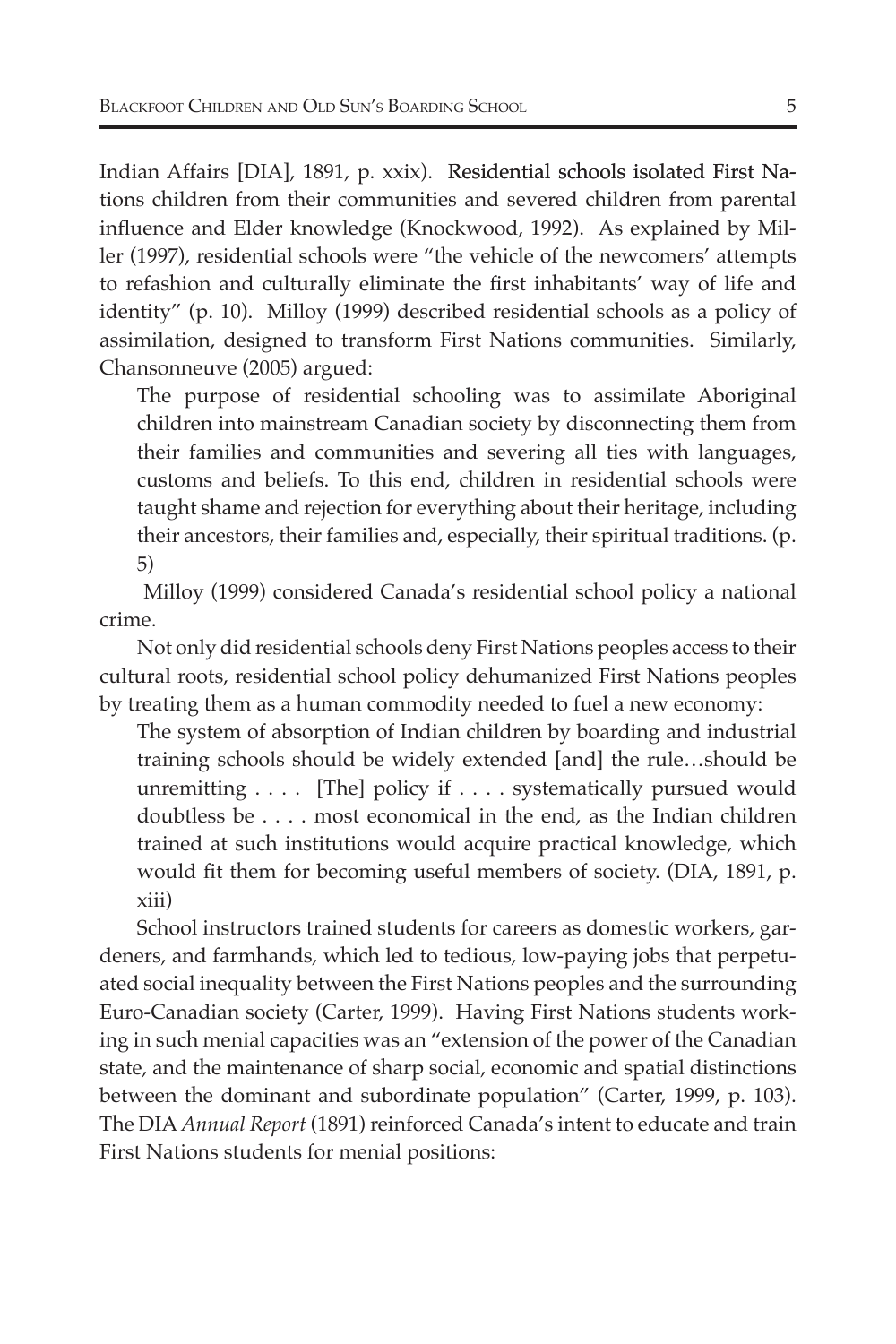It would be highly desirable, if it were practicable to obtain entire possession of all Indian children after they attain to the age of seven or eight years, and keep them at schools of the industrial type until they have had a thorough course of instruction, not only in the ordinary subjects taught at public schools, but in some useful and profitable trade, or in agriculture, as the aptitude of the pupil might indicate he was best fitted for. (p. xii)

In summary, First Nations peoples were trained to be able to secure employment within the lower socioeconomic fringes of Canadian society. Their level of participation in the new economy was controlled by the Crown's willingness to provide educational services.

#### BEGINNING CHURCH-STATE SCHOOLING AT SIKSIKA FIRST NATION

Espoused by the Deputy Superintendent General of Indian Affairs, Canada's Indian policy allowed "any religious denomination that be carrying on mission work upon a Reserve a reasonable quantity of land for buildings" including schools and teacherages (Edgar Dewdney Papers, M320, Vol. V.) Within this context, in 1883, Reverend John W. Tims was instructed by the Church Missionary Society to proceed to Blackfoot Crossing and build a log building, 29 feet by 24 feet, with a shingled roof and wooden floor (Stocken, 1976/1987, p. v). Under these instructions, Tims arrived at the Siksika community and was appalled to find the First Nations peoples beset by famine and decimated by disease. Soon after, Tims wrote to the Church Missionary Society requesting a doctor to be sent to the reserves because, as he stated, "Blackfeet [sic] are dying around us now that winter has just set in" (as cited in Stocken, 1976/1987, p. viii). The 1892 *Annual Report* reinforced such conditions were not isolated to the Siksika community. Within the District of Alberta<sup>1</sup>, the total Indigenous population was "diminished by 537 souls during the past year: which was largely by the result of the 'la grippe' or the after effects of that disease" (DIA, 1982, p. xix).

As part of his missionary duties, Tims initially established a day school, but when Canada implemented its residential school policy, the day school at the North Camp area of Siksika was closed and was replaced by the Anglican-Church- run Old Sun's Boarding School. Similarly, the Roman Catholic day school located at the South Camp area of Siksika was closed and replaced with a residential school. There is little indication that the tenets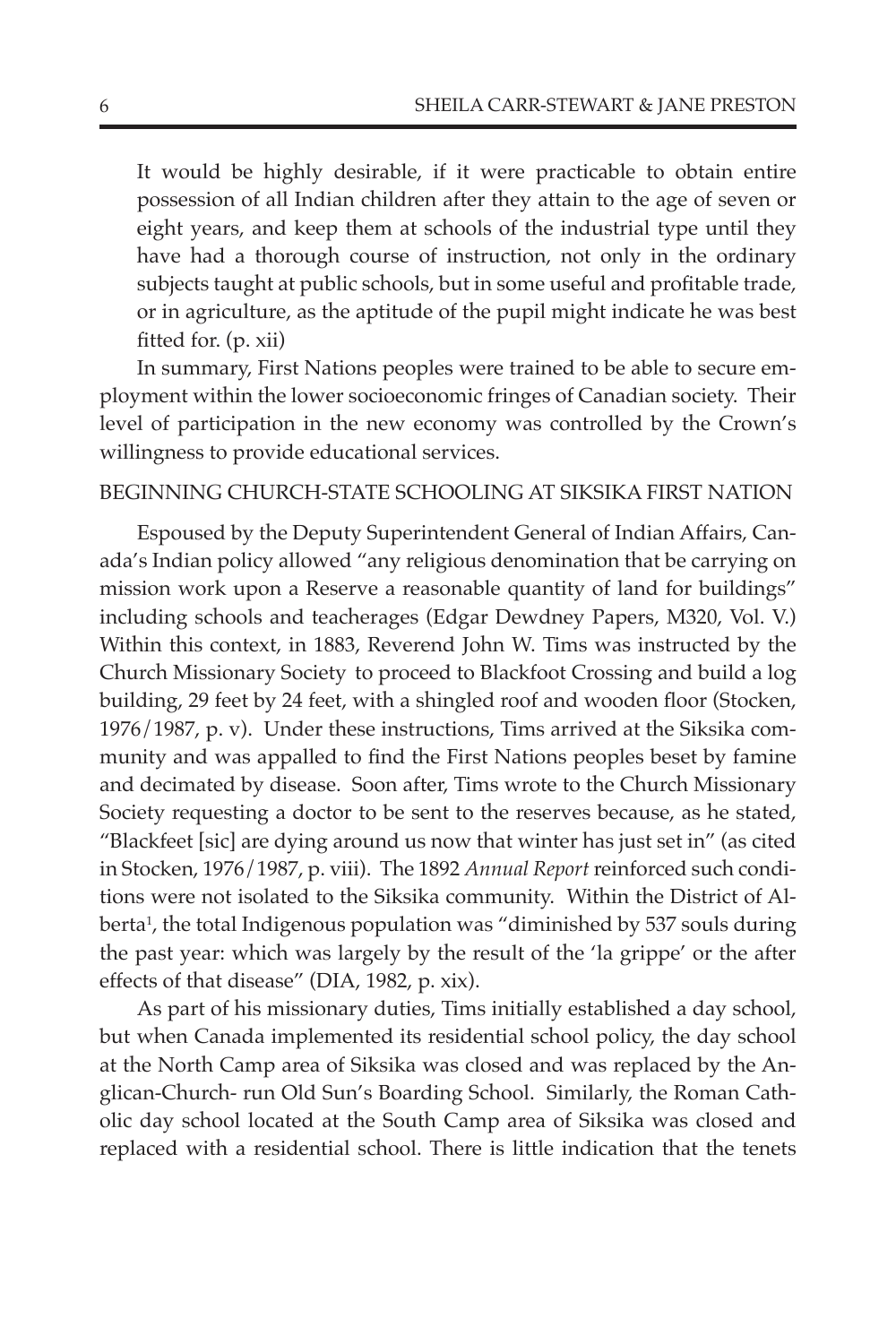of either denominations were of particular importance to parents. Parents sought education rather than religious training for their children and, as indicated in the Monthly Returns, parents moved their children between the two denominational schools:

Nos. 31 & 47 were transferred to the [Roman Catholic] Boarding School [at] South Camp on September 1<sup>st</sup> (BAF, 1894, September).

No. 30 has . . . transferred to the south Boarding School (BAF, 1895, December).

The Department of Indian Affairs (1891) described boarding schools as "neat, clean, well-aired, well-appointed – though inexpensive – building," and considered these buildings a vast improvement over "the crowed, dingy, and too often dirty huts," which served as day schools (p. 66). The Department of Indian Affairs' (1894) description of Old Sun's Boarding School reflected its euphoria for the new policy, as the school was described as a handsome building comprised of::

One room is 30 x 20, sixteen feet ceiling, six windows. A second room is 20 x 15, four windows, a sliding door between the two, so that all can be thrown into one when desired. The porch entrance has one window. There is an open chimney, and the school is heated by a furnace. There is a belfry and bell. (p. 177)

Anglican Bishop Pinkham officially opened the new boarding school, which "accommodated twenty-five to thirty children," all of whom were to be "under the control of the Rev. Mr. Tims" (DIA, 1892, p. 182). From 1894– 1897, Magnus Begg resided on Siksika Reserve and was recognized through the *Indian Act, 1876* with the title of Indian Agent whose all-encompassing power stemmed from the Indian Act. In a letter dated August 21, 1893, Indian Agent Begg wrote to the Superintendent General of Indian Affairs stating, "The boarding school at North Reserve . . . . now contains ten girls and thirty boys" (DIA, 1892, p. 182). The federal government, however, only funded the school to \$72 per student per annum, to a maximum of 30 students (DIA, 1894, p. 265). During the three-year time frame covered within this research, the *Monthly Returns* indicated that the number of students often exceeded 30; however, rations were only received on a sporadic basis for the extra students. In June 1895, rations were received for four extra students. In September 1895, December 1985, and September 1896, rations were provided for one extra student during each of these three years. Tims indicated that despite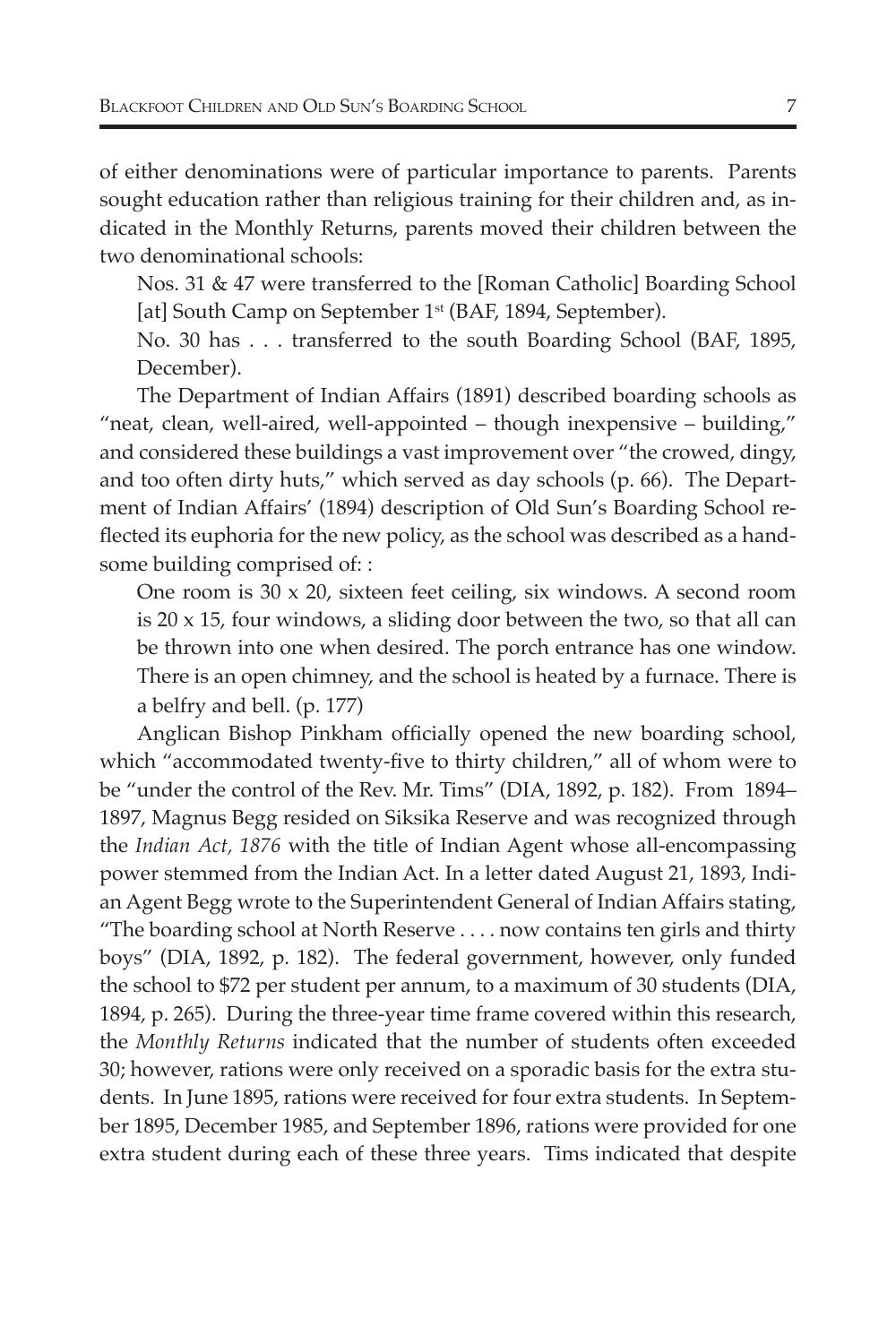student funding and the limited additional rations, he had "great difficulty in keeping the school going" (DIA, 1894, December).

By 1894, Indian Agent Begg recorded, "Rev. Mr. Tims, of the Church of England Mission, has the St. John's Boarding School<sup>2</sup> in good running order, and is building additions to it, as he has all the children he can accommodate at present" (DIA, 1894, p. 90). From time to time, the Department of Indian Affairs conducted inspections of residential schools located on reserves. The *Inspection Report* for Old Sun's Boarding School was incorporated into the 1894 *Annual Report:* 

The Saint John's House was inspected on 2nd April 1894. Rev. Mr. Tims is principal; HF Baker, teacher of senior classes, and WG White, master and teacher of junior classes.

Number of pupils present twenty-three. There were thirty-two boarders, but some were laid up with measles. (p. 177)

The 1894 *Annual Report* identified that 76 school-aged children resided on the Siksika Reserve, 65 of whom were enrolled in the two boarding schools associated with the reserve (p. 177).

### SCHOOL ACADEMIC STANDARDS

As outlined by the Department of Indian Affairs, all First Nations boarding schools adopted course standards based on the Ontario syllabus, textbooks, and resource materials (DIA, 1891, p. 66). The Department recognized, however, that teachers received little guidance in implementing the syllabus. "There are marked indications that class time-tables suited to the course of study should be brought into use" (p. 66). Frequently, when the teacher was ill, no classes were held; the children were then employed in industrial-type work around the school and homes (Blackfoot Agency File [BAF], 1896, June).

All academic materials and supplies located in each school were noted as government property. The December 1894 *Monthly Return* accounted for the following on-hand supplies: 1 blackboard and 18 desks (of which one was identified as "worn out"). The March 1897 *Monthly Return* identified that School Material and Government Property was: 12 Standard 1 books, 20 Standard 2 books and 15 Standard 3 books, including 6 arithmetic, 2 geography and 4 grammar books. There was no indication that textbooks for Standard 4 to 6 were available at Old Sun's Boarding School. It was recorded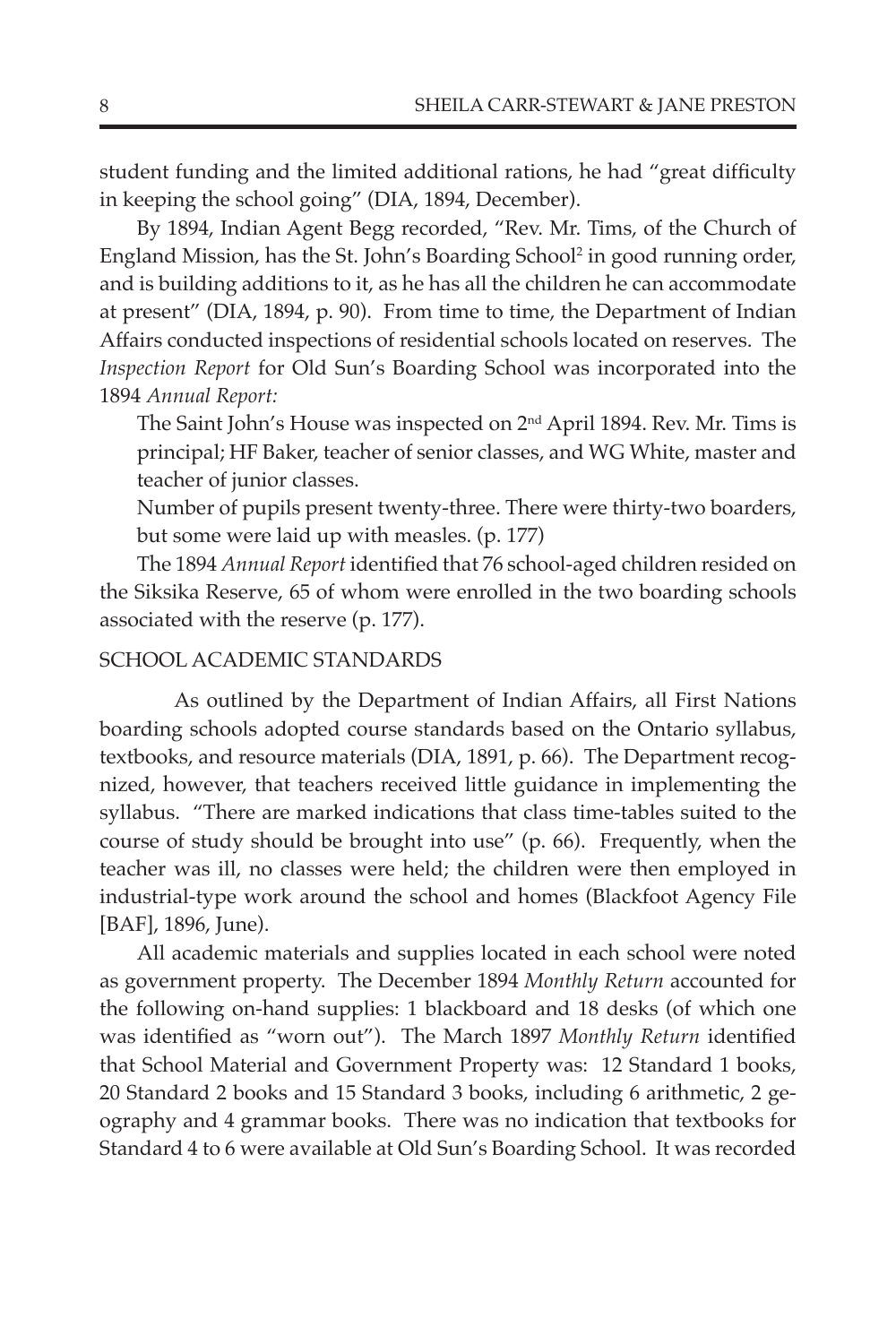under a *remarks* column that the school had one copy of both *Our Canadian Prairie* and *Prairie Agriculture*, accompanied with one map each of Canada, Quebec, Ontario, British Isles, Eastern Hemisphere, Western Hemisphere, Europe, and the North-West Territories. As well, there were picture and numeral cards. The school's inventory also consisted of ½ box of crayons, 20 copy books, 1 ink pellet, 12 pen holders, 25 slates, 1¼ slate pencils and 12 lesson cards. Since the average attendance during the three years was 37 students per month, the above supplies would have been shared among those students.

The 1892 *Annual Report* stated that new boarding school on the Siksika reserve was educating a "rising generation," (DIA, 1982, p. xii); however, the *Monthly Returns* detailed the students' academic achievement, or lack thereof, and provided a bleak account of the instruction and curriculum offered in the school. The grade structure was identified as Standard 1 to 6. The students' status in the classes were marked as *Very Good*, *Good*, *Fair*, or *Bad*. Unless a student had previously been enrolled at an on-reserve day school, upon entrance into Old Sun's Boarding School, he/she was automatically placed in Standard 1. Advancement from one standard to the next was rare. During 1894 to 1897, of the 60 students registered, only eight students moved from Standard 1 to Standard 2. No student was recorded as having achieved beyond Standard 3. With that said, comments of the students' academic progress were noted on the appropriate *Monthly Returns*:

The children are all doing well at their studies and have the advantage of a Teacher and asst. (BAF, 1894, December).

The pupils are all making steady progress back in class and in general behaviour (BAF, 1895, March).

As indicated by the *Monthly Returns,* the aim of schooling was not academic advancement or educational opportunities, but "industrial employment" (BAF, 1895, March). The students received training as carpenters, teamsters, fatigue duty personnel, and domestic workers. In June 1896, it was noted the children "were employed at Industrial work in and around the Home" (BAF, June 1896). In December of the same year, the *Monthly Return* recorded the children were working on various construction projects on the reserve. Besides such physical work, children were also responsible for the washing and mending of their clothes. The principal's comments on the *Monthly Returns* highlighted the specific work and study activities of the children: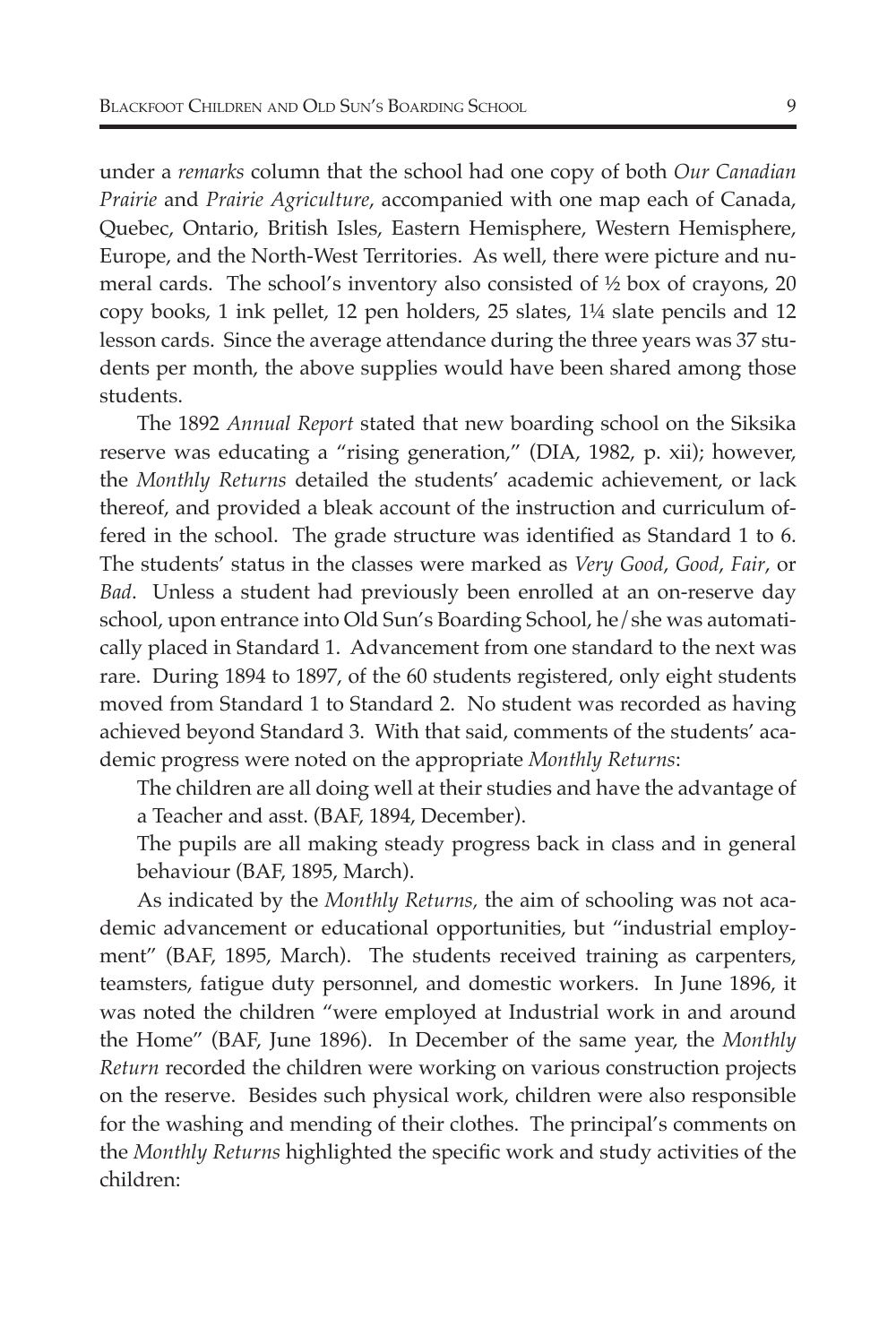Nos. 1, 2, 44 . . . getting handy with tools. Nos. 3 & 20 have also had considerable outside work (BAF, 1894, September).

Nos. 1 & 2 are assisting in the [construction] of the Hospital" (BAF, 1894, December).

Some of the pupils have had a good bit of practice at making brooms and brushes out of birch sticks (BAF, 1895, March).

Beyond regular chores about the institution there has been little chance for industrial employment this quarter, but some of the pupils have had a good bit of practice at making brooms and brushes out of birch sticks (BAF, 1895, March).

The children now in the home are too young for any Industrial training beyond doing chores; except Nos. 18 [18 years] & 20 [14years]. They are engaged in teaming and carpentering" (BAF, 1895, December).

Children were employed at Industrial work in and around the Home" (BAF, 1896, June).

Children make very fair progress in conversational English and are applying themselves in other ways to our satisfaction (BAF, 1896, September).

The progress of the children in school and in their outdoor and 'Home' duties has been satisfactory (BAF, 1896, December).

The progress of the children is noticeable in educational knowledge. The boys do their own washing and mending creditably (BAF 1896, December).

Although some of the above comments pertained to the students' academic achievements, for the most part, observations were a description of the students' domestic and industrial skills.

## THE INDIAN AGENT

Section 137 of the *Indian Act, 1894* stated that the Indian Agent had full authority invested in him by the federal Department of Indian Affairs to control all aspects of reserve life, including enforcing school attendance. Along with the police, the Indian Agent had the "force of law" to enter the home and remove children "to secure compulsory attendance of children at school." Parents who were reluctant to have their children removed from home to attend residential school faced "punishment, upon summary conviction, by fine or imprisonment, or both" (*Indian Act*, 1894, Section 137[2]). Thus Indian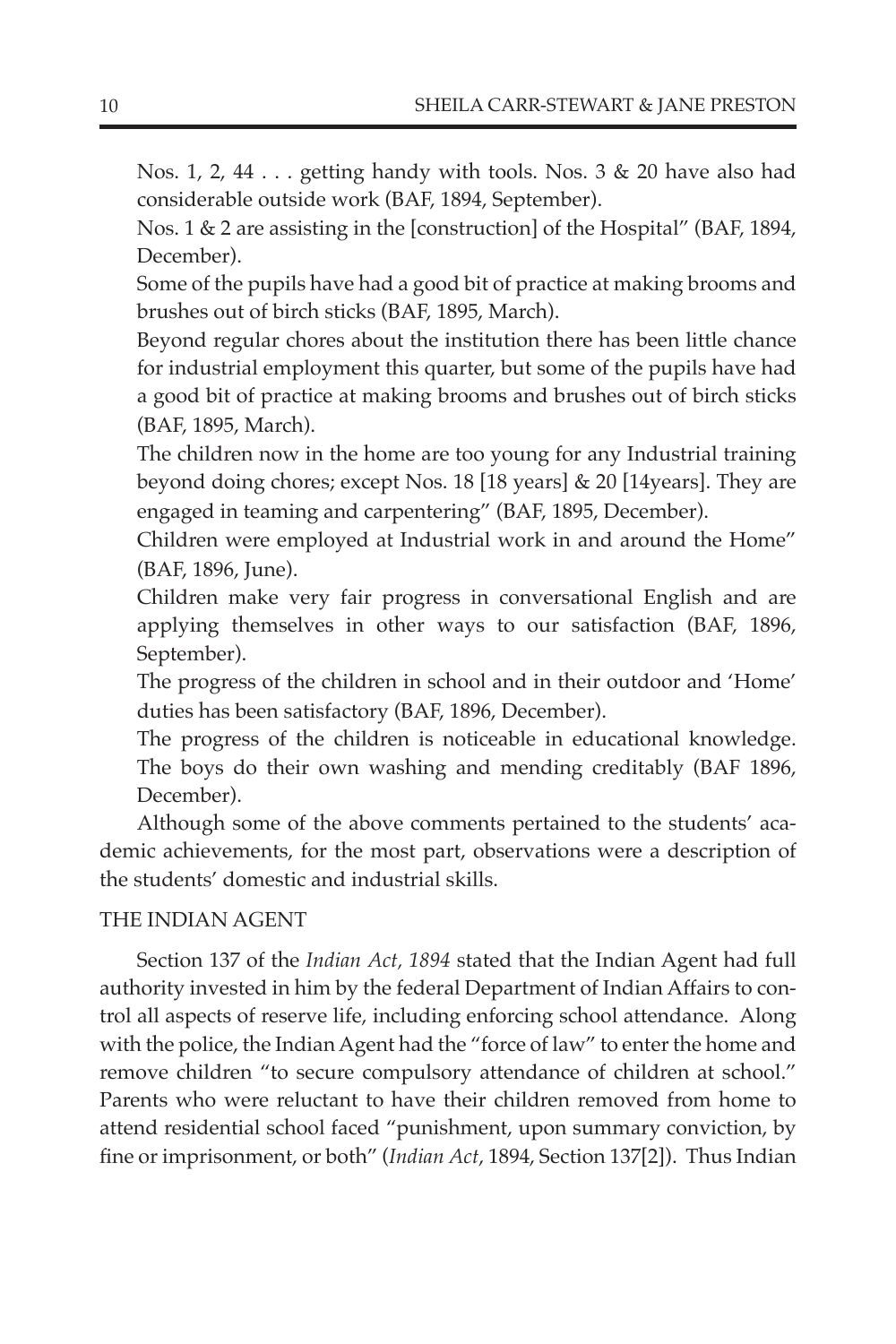Agent Begg had the legal authority (with or without physical force) to command all school-aged children attend the boarding school. Once in attendance, children were required to reside at the school for the school year, and they were rarely granted permission to visit their parents during the year. Parents' approved visits to see their children were infrequent occasions.

Indian Agent Begg signed the school's *Monthly Returns* and, in so doing, acknowledged he had "carefully examined the within Return and hereby certify that it is correctly made out in accordance with the instructions of the Department" (BAF, 1894, July). Begg's control of the Old Sun's Boarding School was reflected in principal's comments documented on the *Monthly Returns*:

No. 12 was forcibly taken away by her parents . . . . and returned on instructions of Agent. By way of punishment she is not allowed to go out for a month's holiday as granted to some of the children (BAF, 1894, June).

Nos. 1, 2, 3, 6, 16, 32, 33, 48, 26, 30, 47 were absent during July . . . . brought back by the [Indian] agent (BAF, 1894, September).

Nos. 1, 3, 6, 22, 36, 44, 48, 50, 55, 56, 012, 015, 016, 026, 041, & 057 were allowed out on orders Agent for short periods (BAF, 1895, June).

Fortnight holiday was given [to the students] with the [Indian] agent's permission in July (BAF, 1896, September).

#50 was out of sorts for 3 days [and] was allowed by [Indian] agent to go home (BAF, 1896, December).

#65 [Tom Wolf Tail aged 6] on the ground of homesickness was granted permission by Agent to sleep at home on the nights of 24, 29, 30 (BAF, 1896, December).

Such comments were evidence of the powers invested in the Indian Agent; he often used force to ensure student attendance at Old Sun's Boarding School.

### STUDENT IDENTITY

The *Monthly Returns* for Old Sun's Boarding School recorded personal information pertaining to each student. Between June 1894 and July 1897, 60 children (39 boys and 21 girls) attended the school. The ages of the students ranged from 4-year-old Mary Appikokia (registered from June 1894 until her death in 1897), to John Aussiusan and David Red Old Man who,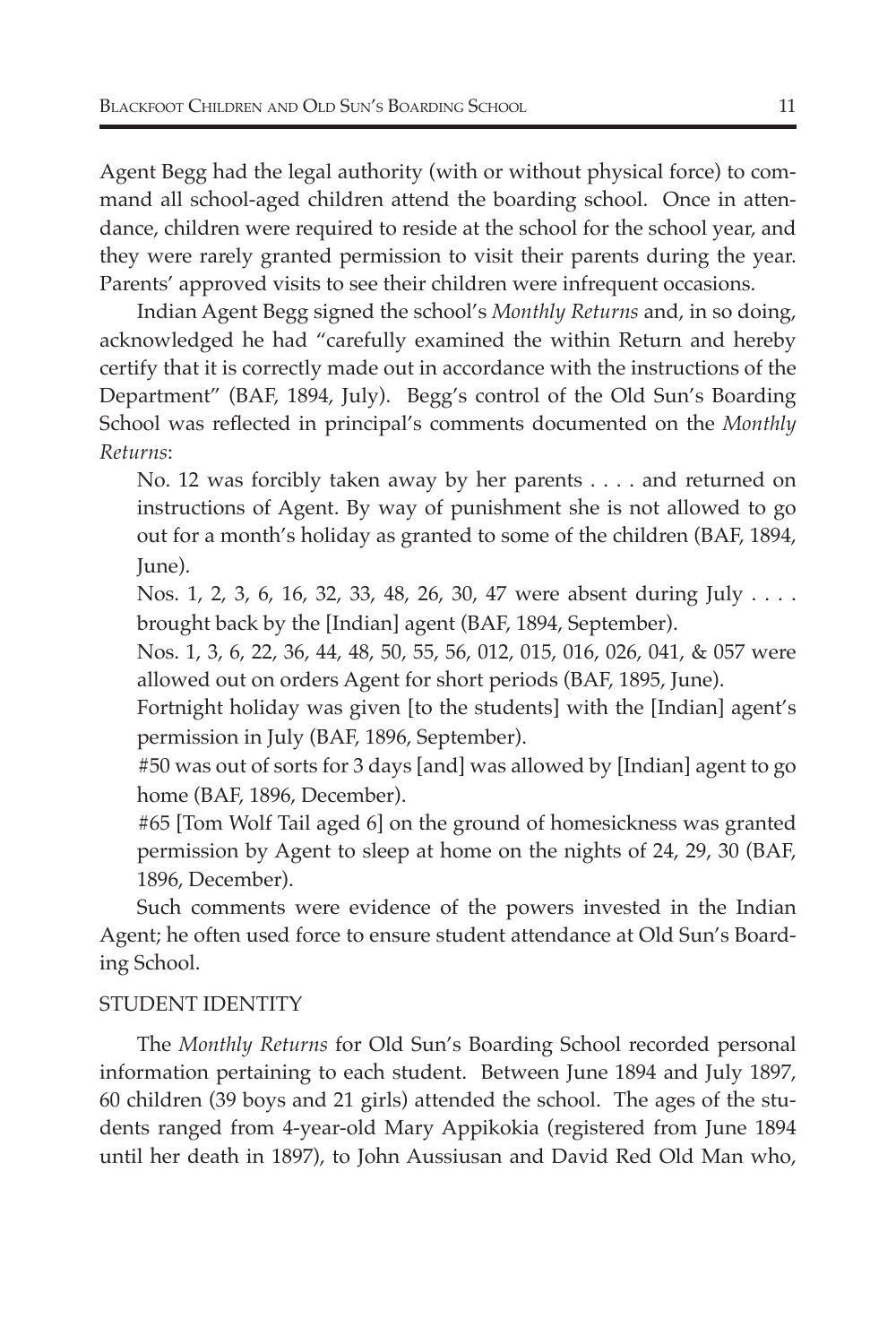during the final term of September 1896, were 18 years old. An orphaned baby boy, Archie Bear's Direction, identified as less than one year of age, was also included on the *Monthly Return* with the comment that he was "too young to receive instruction" (BAF, 1895, June). The average age of the students attending the school ranged from 10 years and 3 months in June 1894 to 11.0 years in June 1896. Once enrolled, students predominantly attended the school until they reached the age of 18. After the age of 18, students generally transferred to the Calgary Industrial School<sup>3</sup>, married, or left for specific reasons that were usually health-related.

On the *Monthly Return*, the students were identified by numbers according to their initial enrolment date. Thus, John Harrington and Willie Mayfield, listed as numbers 1 and 2, attended the school from the date of the school's official opening in 1886, while Sarah Wolf Ear was enrolled in June 1897 and was represented as number 69. During the initial years of the school's existence, all of the children were identified by an Anglicized first and last name, although their parents' Indigenous names were listed on the *Admission List* (an addendum to the *Monthly Return*). However, during the years 1894 to 1897, as identified on the *Monthly Returns,* the practice of giving the students an Anglicized surname upon entry was changed, and a number of pre-enrolled children had their surnames altered. For example, John Harrington was later referred to as John Aussiusan, and Harry England's name changed to Harry Reddish Gun. Similarly, Gertie Stains' name was later recorded as Gertie Red Old Man. In March 1897, George, Mark, and Bertie Cutter's surname was changed to Weazle Robe, while 7- year-old Herbert's surname was changed from Ridge under Water to Little Face. The *Monthly Return* for March 1897 stated, "Pupils surnames have been altered in accordance with Circular No 112<sup>4</sup> dated February 2, 1897 and Mr. Bakers' letter dated [18]97" (BAF, 1897, March). Thus, irrespective of the right of parents to name their own children, parental responsibility was demeaned.

Although student's names were listed on the *Monthly Returns*, in written remarks within *Monthly Returns*, the principal always referred to students by their numbered placement on the school enrolment list: "No. 25 went out on sick leave  $\dots$  Nos. 48 & 47 were allowed out June 1<sup>st</sup> for 8 weeks holidays" (BAF, 1894, March). The renaming of the children when they entered the residential school, the bureaucratic edict changing students' names, and the reference to children by a number not only suggested the lack of rela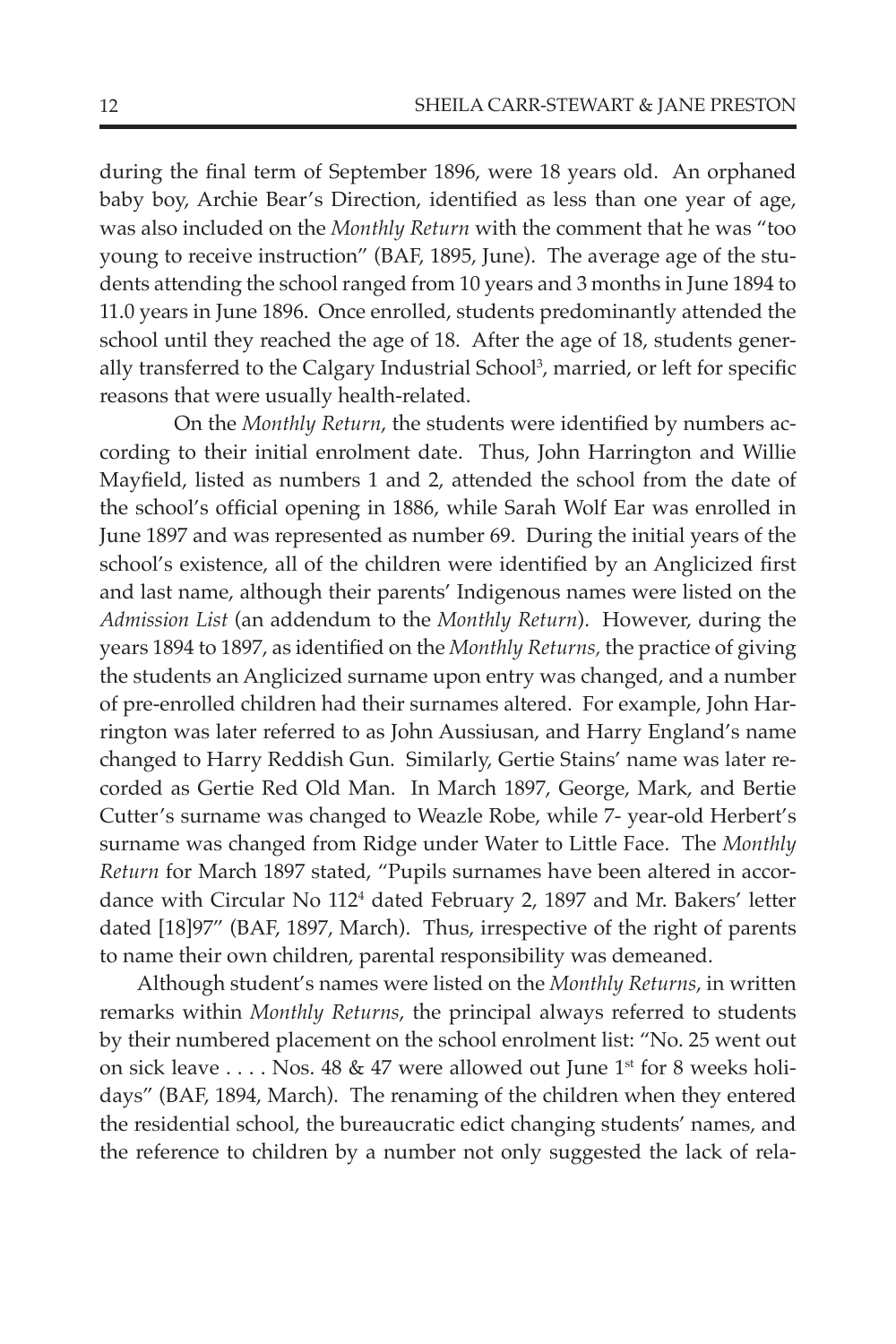tionships formed with the children, but emphasized the isolation of children from their family environment.

### STUDENT HEALTH RECORDS

Dr. Lindsay, who resided in Calgary, made frequent visits to the Siksika and surrounding area to conduct health examinations of children prior to their admittance as pupils into the boarding schools. Following the medical examinations, he issued certificates related to the status of the children's health. In reference to his medical examinations of the children, on February 13, 1895, he wrote:

13 students classified as healthy – 10 to attend the Roman Catholic Boarding School and 3 Old Sun's School (BAF, 1895, February).

Dr. Lindsay also noted that 4 students were "suffering from slight attacks of scrofula but amenable to treatment" (BAF, February, 1895).During his subsequent visit on February 19, 1895, Dr. Lindsay examined three students and found them all healthy and fit to attend Old Sun's Boarding School (BAF, 1895, February).

The school inspectors, hired by the Department of Indian Affairs, frequently noted the poor health of students in residential schools. The 1894 *Annual Report* provided the *Inspectors Report* for Old Sun's Boarding School. The Inspector noted, "Owing to the prevalence of measles, the children were not so bright and quick in their work as on former occasions" (DIA, 1894, p. 177). Similarly, in completing the *Monthly Return,* the principal frequently referenced the health status of the children at Old Sun's Boarding School:

No. 25 was out sick last quarter and has not yet returned (BAF, 1894, September).

No. 42 was discharged on account [of] scrofula [on] 12 August 93 was readmitted 18 Sept 94, as he appeared to have regained health (BAF, 1894, September).

The health of the children has been fair (BAF, 1895, December).

No. 51 left School on 20 January by Doctor's advice being unfit to associate with other children (BAF, 1896, March).

No. 32 was ill for nearly 2 months but was nursed by oneself in the Home and has quite recovered (BAF, 1896, March).

No. 50 was allowed out by Agent owing to loss of sight in one eye on 26 April for a few days and returned in a fortnight (BAF, 1896, June).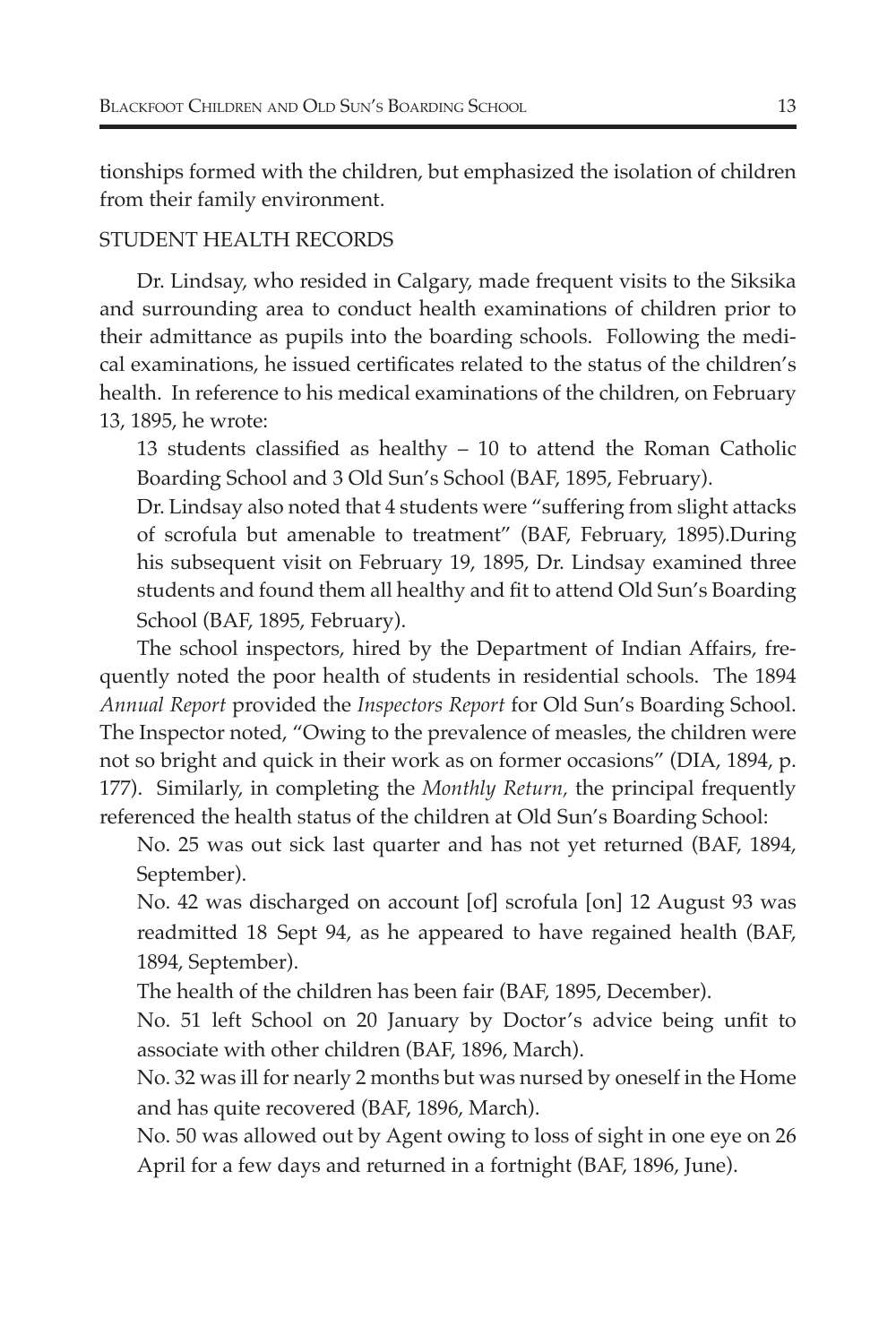While a good deal of sickness has visited the different villages our Home has been free (BAF, 1896, December).

Pupils Nos. 41 & 56 have not yet returned to school. They are medically unfit. As soon as the Dr. certifies to their wellness they will return (BAF, 1897, March).

During the three-year time span covered by this research, 11 students were recorded as having died while registered at the school, including 10-month old Archie Bear's Direction. Many of the seriously ill children were sent home during the final stages of their sickness. A few days after being sent home, they were documented on the *Monthly Return* as having died at home or in the village (BAF, 1895, June). A form titled *Corrected [School Register] List* (also located in the Blackfoot Agency File) was a 1908 summary of the whereabouts of students who attended Old Sun's Boarding School prior to 1908. The *Corrected List* recorded the deaths of an additional 11 students who had been enrolled at Old Sun's Boarding School during June 1894 to June 1897 but died between 1897 and 1908. In all, between 1894 and 1897, 22 of the 60 students enrolled at Old Sun's Boarding School were deceased by 1908.

Data on the *Monthly Return* and the *Corrected [School Register] List* recorded the name and usually the cause of death for each child, as illustrated below:

James Crow Chief, aged eleven years died of consumption on November 18, 1894 (BAF, 1894, November).

Roy Peacemaker, age 6 who had been in the school for 3 months died April 26, 1895 from inflammation of the lungs (BAF, 1895, June).

Mable Petankaatsis, age 13 years, died on May 2, 1895 (BAF, 1895, June). Mike Calf Robe, age 7 died of Scrofula, 1895 (BAF, 1895, June).

Archie Bear's Direction, an orphan, recorded as ten months old at time of death in 1895 (BAF, 1895, June).

Frank Red Old Man, age 11, died 1896 from Scrofula (BAF, 1895, June).

Gertie Red Old Man who spent 4½ years at the school, died suddenly on February 13, 1896, after a short illness (BAF, 1896, March).

John Aussinsain who spent five years at the school died in an accident April 16, 1896 at 18 years of age (BAF, 1896, June).

Alfred Red Bull, age 12, who had spent 4 years at the school died May 18, 1896 (BAF, 1896, June).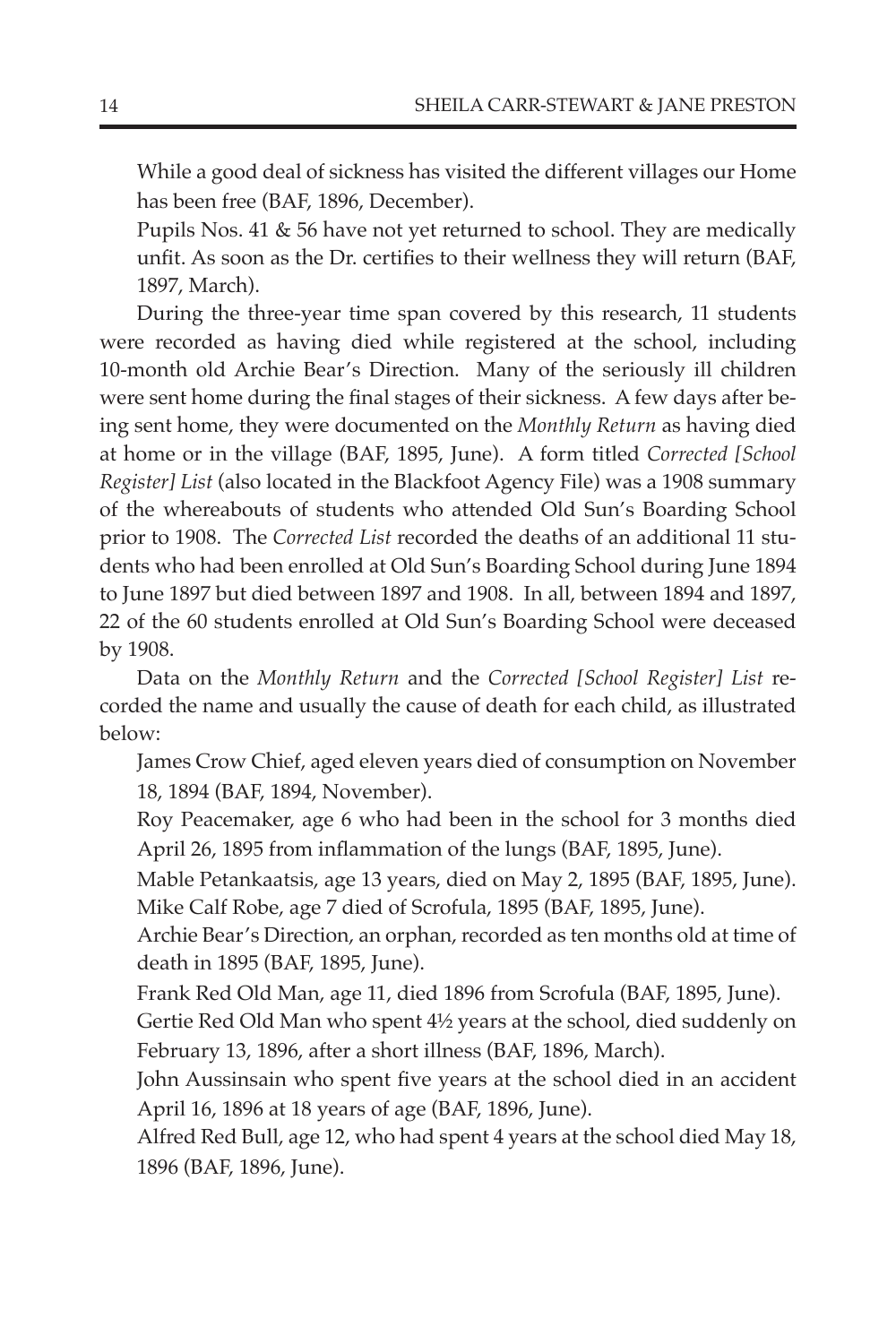Louie Bear's Direction who spent five years at the school died suddenly. Had scrofula badly for many years on July 21, 1896 (BAF, 1896, June). Mary Appikokia, age 6 died in 1897 [of] TB (BAF, 1897).

The morality rates for sickness and disease, combined with morbidity from accidents, demonstrate the high-risk nature of life in the residential school.

### PARENT AND STUDENT VOICES

As mentioned previously, not all parents willingly yielded their children to the Indian Agent's control. The *Annual Report* for 1894 recorded the parents' determination to maintain ties with their children. "In the past no small amount of difficulty has been experienced in getting Indian parents to consent to leave their children in these institutions for terms sufficiently long to enable them to receive permanent benefit" (DIA, 1894, p. xxi). The written remarks of both Tims and Stocken5 on the *Monthly Returns* described the parents' attempts to maintain contact with their children, to support their children, and how they attempted to defy the Indian Agent:

No. 12 was forcibly taken away by her parents to attend a Tobacco Dance on May  $11<sup>th</sup>$  and was absent 2 days and returned on instructions of [Indian] Agent (BAF, 1894, June).

Big Road assisted us in nursing the lad through a long and dangerous illness in which at times his life was despaired of by Dr. Lindsay and everyone else. The lad is now running about better in health than ever he was (BAF, 1896, March).

Nos. 1, 2, 3, 6, 22, 42, 56 also Nos. 41, 25, & 59 allowed out by direction of Agent last summer for Sun Dance have not yet been returned (BAF, 1896, March).

No. 62 was taken out by the father on the ground of sickness without permission was out 2 nights (BAF, 1896, December).

The 1894 to 1897 *Monthly Returns* from the Old Sun's Boarding School tell us much about the struggle of Blackfoot parents in maintaining contact with their children and about the assimilation policies and actions of the federal government. On the *Discharge of Pupils List,* dated April 4, 1894, it was noted that two days after "measles appeared on [eleven year old Tommy] . . . . his father took him out of bed [at Old Sun's] by force." The June 1894 *Monthly Return* recorded Marion Dog Chief, age 13, was also "forcibly taken by par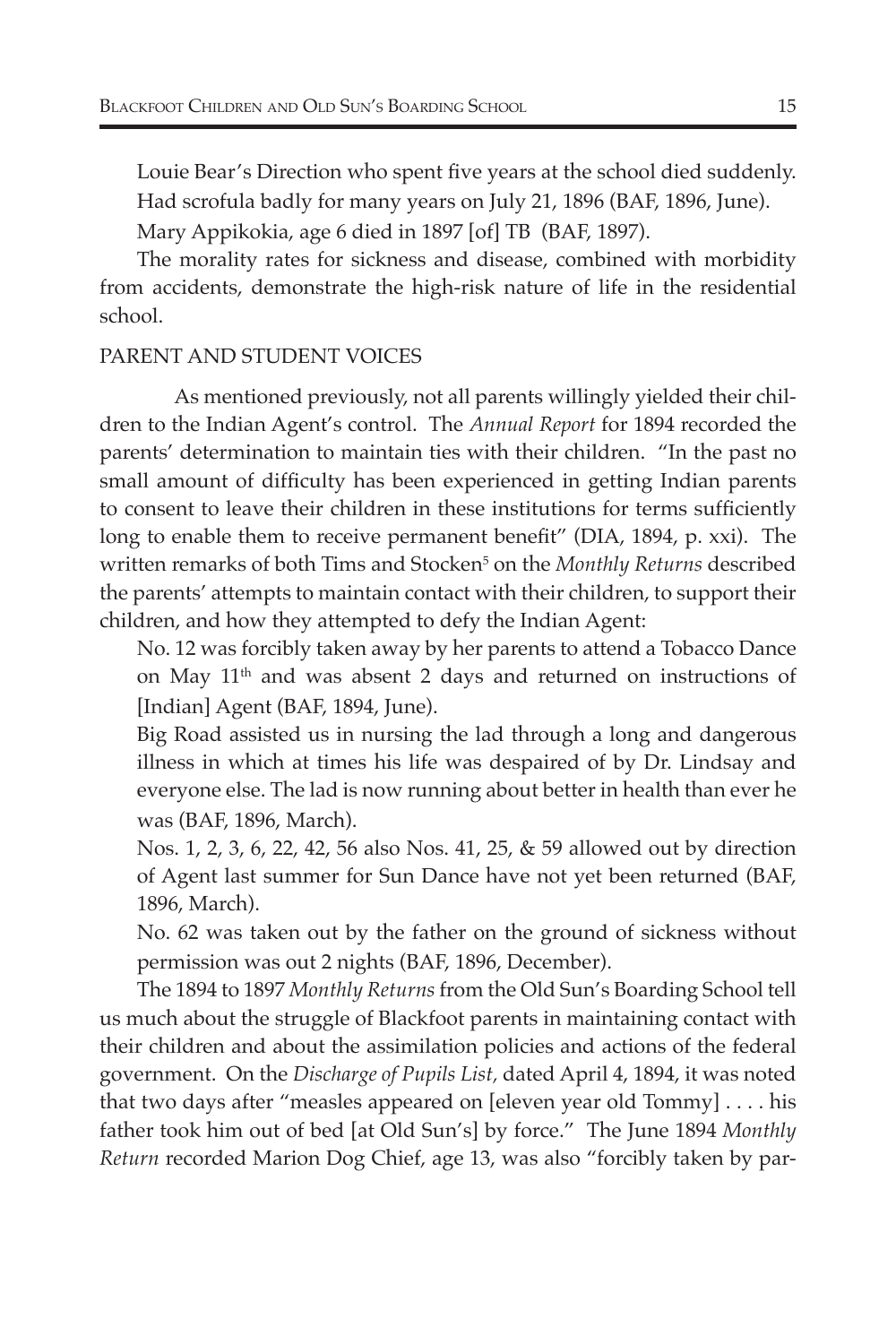ents to attend a tobacco dance on May 11." Two years later, the March 1896 *Monthly Return* recorded that Marion Dog Chief "was married on 24 Feb. without permission . . . [she] seemed bound to yield to her parents' wishes." Principal Stocken noted that the actions of Marion were "a disappointment to ourselves as arrangements were being made for her special training under a lady in Toronto" (BAF, 1896, March). This decision illustrated the ultimate authority of the Indian Agent. More than likely, the Indian Agent's intention to send Marion to Toronto would not have included the permission of Marion parents or the wishes of Marion, herself.

 Marion Dog Chief and her family's defiance of the Indian Agent and the school was not an isolated incident. Siksika children, from time to time, demonstrated they did not willingly accept the lifestyle that was forced upon them at residential school. Through such incidents as running away from Old Sun's Boarding School, they showed their aversion to be detained at the residential school. Specific related incidents were indicated in the *Monthly Returns* during June 1894 to March 1896.

Nos. 1, 2, 5, were allowed out June  $1<sup>st</sup>$  for 8 weeks. Nos. 1, 2, 5 wished to leave the School thinking they were too big [ages 16, 15, and 16 respectively]. Nos. 1 & 2 have promised to return.

No. 12 was married on 24<sup>th</sup> Feb. without permission. She was in everyway a credit to the Institution but seemed bound to yield to her parent's wishes.

No. 25 has not yet returned to school (March 1895) and in June 1895 No. 25 is still absent.

Nos. 1, 2, 3, 6, 16, 32, 22, 48, 26, 38, & 47 were absent during July on leave. Some remained out during  $1<sup>st</sup>$  week in August without leave and were brought back by efforts of the Agent.

[Seventeen students] allowed out on orders of Agent . . . . only [one student number] 26 returned on time.

Such comments showed that the children seemed eager to vacant Old Sun's Boarding School and appeared reluctant to return to the institution as evidenced in the *Monthly Returns*, similarly parents were reticent to send them back to boarding school as evidenced in the lateness of the children returning to the school.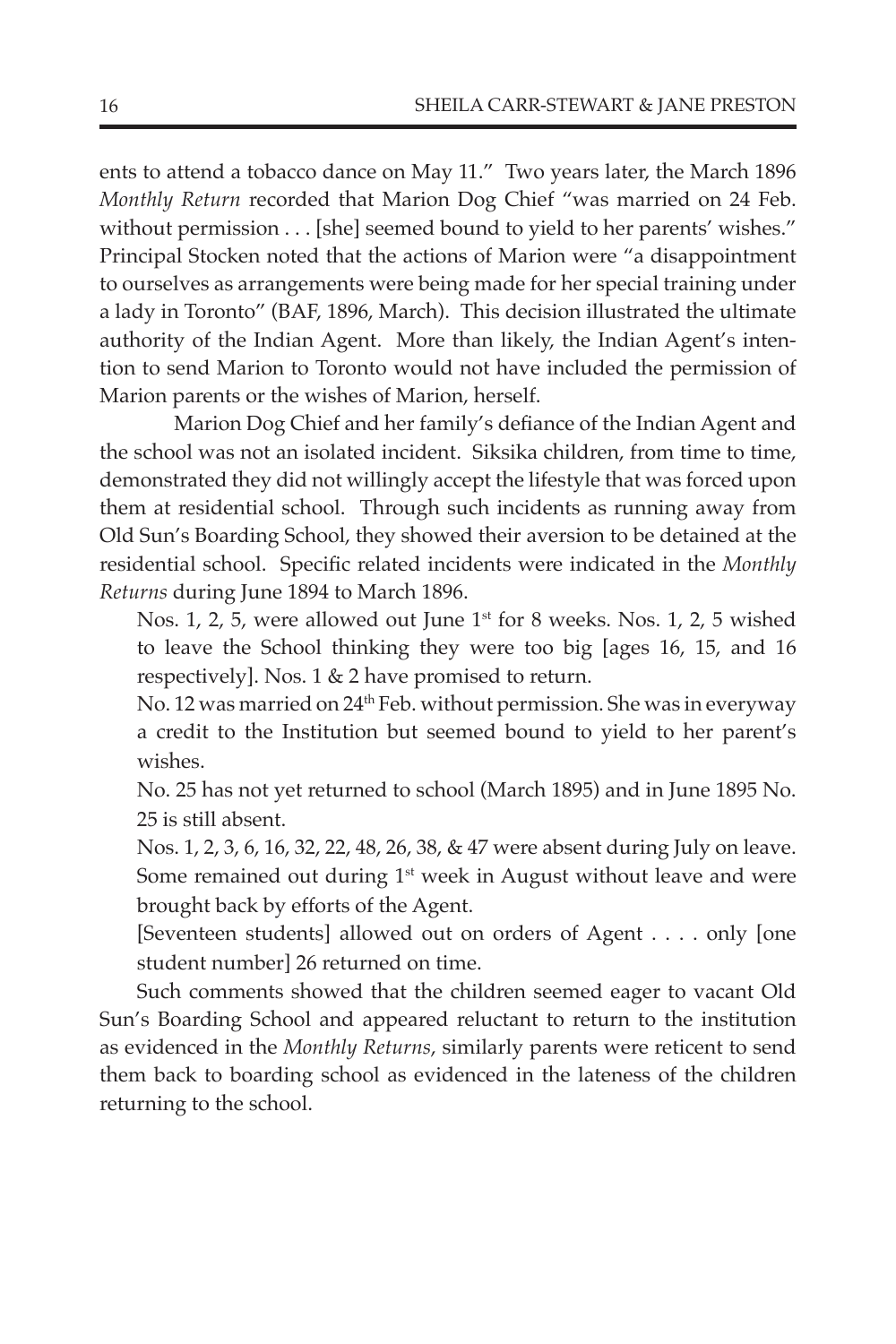### RESISTANCE TO ASSIMILATION

Personal information relating to each student at the time of his/her enrolment at Old Sun's Boarding School was recorded on the *Admission of Pupils List* including data under the heading *Religion of Parents.* With the exception of two parents, all parents were described as heathens or pagans. Adam Dog Chief's parents were shown as members of the Church of England; Ada Keg's parents were listed as pagans who were under the instruction of the Church of England. Despite the resolute focus of Canada's Indian policy to eliminate the spirituality and customs of the Blackfoot (and other First Nation people across Canada), the Blackfoot and their children were steadfast in their beliefs and traditional practices. This point was evidenced in the June 1894 *Monthly Return*. "Nos. 19 & 20 ran away on May 11th to the Tobacco Dance, but returned when it was over." As evidenced in the actions of some students and parents Siksika Nation members desired to maintain their own culture, beliefs, practices, and spirituality and did not willingly accede to the forced assimilation demands of the federal government's policy, procedures, and legislation. Through amendments to the *Indian Act* in the 1880s as well as through policy and procedures dictates, the federal government attempted to annihilate Blackfoot ceremonies (Carter, 1999) by banning the Sun Dance and other spiritual and cultural activities and noted in the 1892 *Annual Report,* "The sun-dance held last season…is believed to be the last celebration of that ceremony" (DIA, 1892, p. xix). Inevitably, the Blackfoot culture and spirituality was affected due to the power of the government legislation as evidenced in through the Sun Dance. The latter a four-to-eight day religious ceremony (Mountain Horse, 1979).

As an adult writing from a child's perspective, Aboriginal storyteller and poet, George Kenny (1977), described the security embedded within a First Nations' home:

Fire in the center, smoke rising, and the interior [tipi] decorated with children's laughter, grandmother's soft comfort, and even mother's periodic scolding instruction, and best of all, huddling together in winter. (p. 74)

In contrast, separated and isolated from family, Canada's assimilation practices took an enormous toll, emotionally and physically, on the children attending the residential schools across Canada. As evidenced through Old Sun's Boarding School limited educational opportunities, a significant stu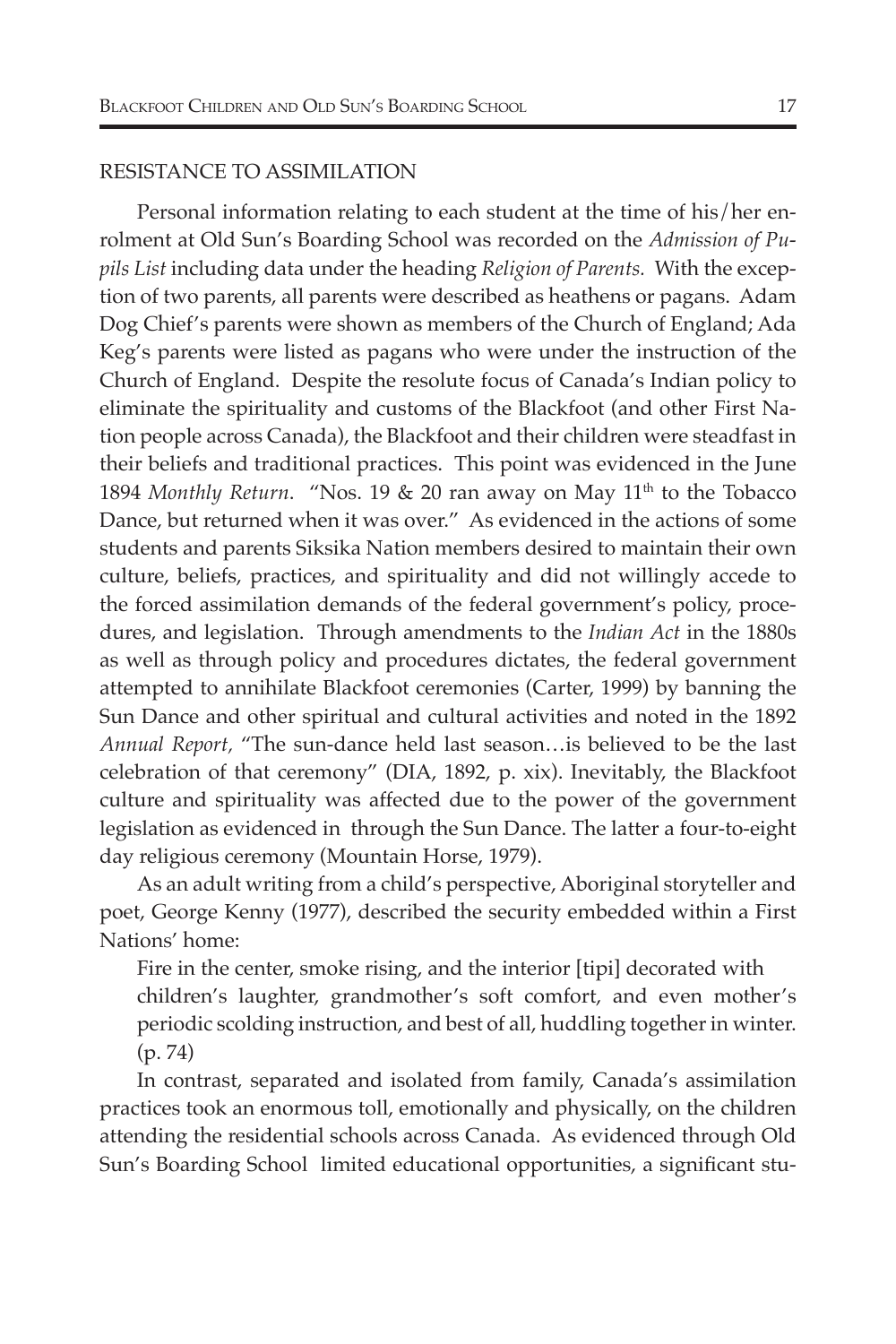dent death rate, and the isolation of children from the nurturance and support of their parents, extended family, and community, was typical of the residential school era. Siksika students often demonstrated their defiance of the residential educational system by running away from boarding schools in an attempt to be reunited with their parents. Despite a multitude of formidable difficulties, including Canadian legislation, the threat of legal action, and the all-encompassing authority of the Indian Agents, many Siksika parents strove to maintain contact with their children and attempted to ensure their children remained practiced in Indigenous customs, traditions, and spirituality.

## **NOTES**

- 1 In 1881, the Canada's Department of the Interior divided western prairie territories into the four districts of: Alberta, Assiniboia, Saskatchewan, and Athabasca (United Western Communications Ltd., 1992).
- 2 The names St. John's Boarding School and St. John's House were used interchangeably with the name Old Sun's Boarding School (Glenbow Museum, 2010).
- 3 Industrial schools were established in Western Canada during the early 1880s. Carter (1999) described industrial schools as governmental programs of assimilation. "Students spent half of the day on academic pursuits, and the other half on learning skills and trades. Boys learned carpentry, farming, and blacksmithing and, later on, shoemaking. Girls learned such household skills as laundry, cooking, and sewing" (p. 165).
- 4 Circular No 112 was a national edict from Indian Affairs, which allowed for name changes.
- 5 In 1885, Stocken arrived at the Siksika Reserve to serve as a lay assistant to Tims (Archive Photograph Search Results, 1901; Stocken, 1976/1987).

### REFERENCES

- Archive Photograph Search Results. (1901). *The wedding of Percy and Eliza Stocken*. Calgary, AB: Glenbow Museum. Retrieved from http://ww2.glenbow.org/ search/archivesPhotosResults.aspx?XC=/search/archivesPhotosResults. aspx&TN=IMAGEBAN&AC=QBE\_QUERY&RF=WebResults&DL=0&RL= 0&NP=255&MF=WPEngMsg.ini&MR=10&QB0=AND&QF0=File+number &QI0=NC-21-2&DF=WebResultsDetails
- Barman, J., Hebert, Y., & McCaskill, D. (1986). *Indian education in Canada: Volume 1: The legacy*. Vancouver, BC: UBC Press.
- Bear Robe, A. (1991). *Siksika Nation: Indian government treaties, Aboriginal rights, and current developments*. Gleichen, AB: Siksika Nation.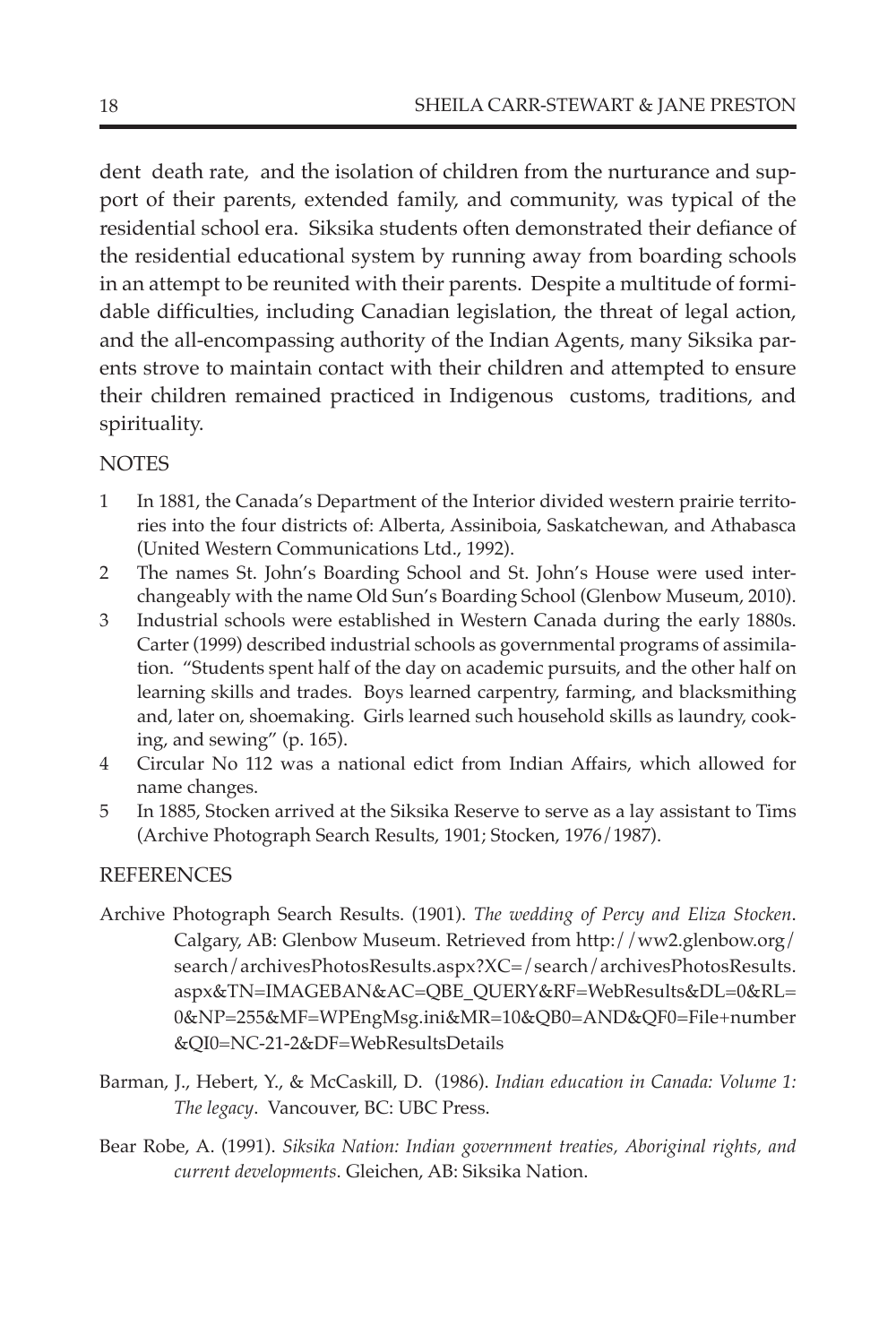Blackfoot Agency File. (1894). *Monthly Returns*. Calgary, AB: Glenbow Museum.

Blackfoot Agency File. (1895). *Monthly Returns*. Calgary, AB: Glenbow Museum.

Blackfoot Agency File. (1896). *Monthly Returns*. Calgary, AB: Glenbow Museum.

Blackfoot Agency File. (1897). *Monthly Returns*. Calgary, AB: Glenbow Museum.

- Blackfoot Crossing Historical Park. (2005a). *Blackfoot clans*. Retrieved from http://www.blackfootcrossing.ca/clans.html
- Blackfoot Crossing Historical Park. (2005b). *Welcome to Siksika Nation*. Retrieved from http://www.siksikanation.com/blackfootcrossing.html
- Carr-Stewart, S. (2001). A treaty right to education. *Canadian Journal of Education, 26*(2), 125-143.
- Cardinal, H., & Hildebrandt, W. (2000). *Treaty Elders of Saskatchewan: Our dream is that one day our peoples will be clearly recognized as nations*. Calgary, AB: University of Calgary Press.
- Carter, S. (1999). *Aboriginal people and colonizers to 1900*. Toronto, ON: University of Toronto Press.
- Chansonneuve, D. (2005). *Reclaiming connections: Understanding residential school trauma among Aboriginal people*. Ottawa, ON: Aboriginal Healing Foundation.
- Department of Indian Affairs. (1891). *Canada, Sessional Papers: Annual Report No 14*. Calgary, AB: Glenbow Museum.
- Department of Indian Affairs. (1892). Canada, Sessional Papers: *Annual Report No 14*. Calgary, AB: Glenbow Museum.
- Department of Indian Affairs. (1894). Canada, Sessional Papers: *Annual Report No 14*. Calgary, AB: Glenbow Museum.

Edgar Dewdney Papers, M320, Vol. V. Calgary, AB: Glenbow Museum.

Glenbow Museum. (2010). *Additional Research Materials in the Glenbow Archives: Old Sun Industrial School Attendance* Registers. Retrieved from http://www.glenbow.org/blackfoot/teacher\_toolkit/english/learningresources/furtherstudy.html

Indian Act (1894). Ottawa, ON: The Queen's Printer.

Jobson, V. (1985). The Blackfoot and the Rationing System. In Alberta History, 33 (4), 13-17).